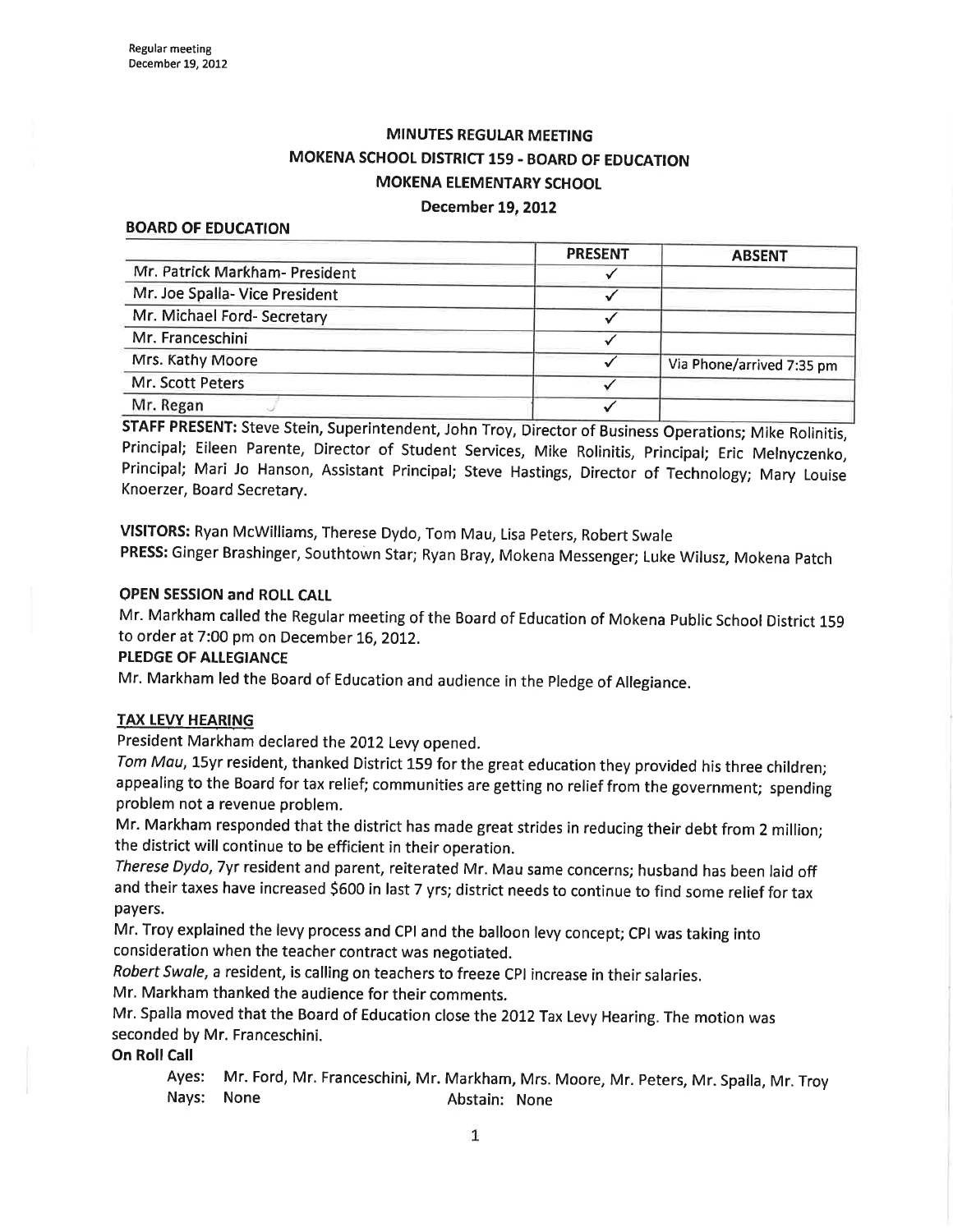### MOTION CARRIED 7-O

At 7:15 pm the December 19, 2012 regular Board meeting was opened.

# **COMMUNICATIONS**

# PUBLIC: none

MTA: None

# BOARD EDUCATION

Mr. Spalla asked the district to review their crisis plan; Band concert moved to Thursday 12/20 due to cancellation of all activities on 12/18; Congratulated 7 &  $8<sup>th</sup>$  grade Basketball teams Mr. Markham thanked Mr. Stein for acting quickly in regards to safety hold on 12/18.

#### SUPERINTENDENT REPORT

Mr. Stein reported:

- No athletic teams tonight  $-$  will attend January Board meeting <br>• No FOIA requests
- 
- Safety hold update; will provide the BOE in a brief this week
- <sup>o</sup>Wíll answer a letter from a concerned citizen that was addressed to BoE and himself APPROVAT OF PREVIOUS MINUTES

Mr. Franceschini moved to approve minutes for Special Meeting and Closed Session for November 1, 2012; the motion was seconded by Mr. Spalla. The Board was all in favor.

#### INFORMATION REPORTS

FINANCIAL REPORT<br>Mr. Troy reviewed the Financial Report with the Board of Education. The revenue for the month, in all funds was \$265,755 or 1.42% of budgeted revenues. The expenditures for the month, in all funds, were \$3,819,614 or 20.5% of the budgeted expenditures. Expenses were \$1.4 million higher than last year at this time due to timing of payments of bond principal and interest resulting in a shift from in payments from December to November. As a result next month's report will show a large decrease in December expenses.

| Month    | Revenue<br>2011 | % of Bud.<br>Rev. | Expense     | % of Bud.<br>Exp. | Revenue<br>2012    | % of Bud.<br>Rev. | Expense     | % of Bud.     |
|----------|-----------------|-------------------|-------------|-------------------|--------------------|-------------------|-------------|---------------|
| November | \$402,559       | 2.29%             | \$2,464,853 |                   | 13.23%   \$265,755 | 1.42%             | \$3,819,614 | Exp.<br>20.5% |
|          |                 |                   |             |                   |                    |                   |             |               |

### TREASURER REPORT

for November. Mr. Troy reviewed the Treasurer's Report with the BOE reporting an ending balance of \$12,480,582.56

The BOE requested the interest rate be included with the yield in the Certificate of Deposit report.

## INTERGOVERNMENTAL AGREEMENT

Mr. Ford provided additional information on the agreement presented last month. Section 2F was changed. After additional conversations with the Mr. Romanek, the park district wishes to back out of the agreement with the school district.

Mrs. Moore verified the agreement is not in effect.

At 7:35 pm Mrs. Moore arrived in person. She had been present via phone prior to this point.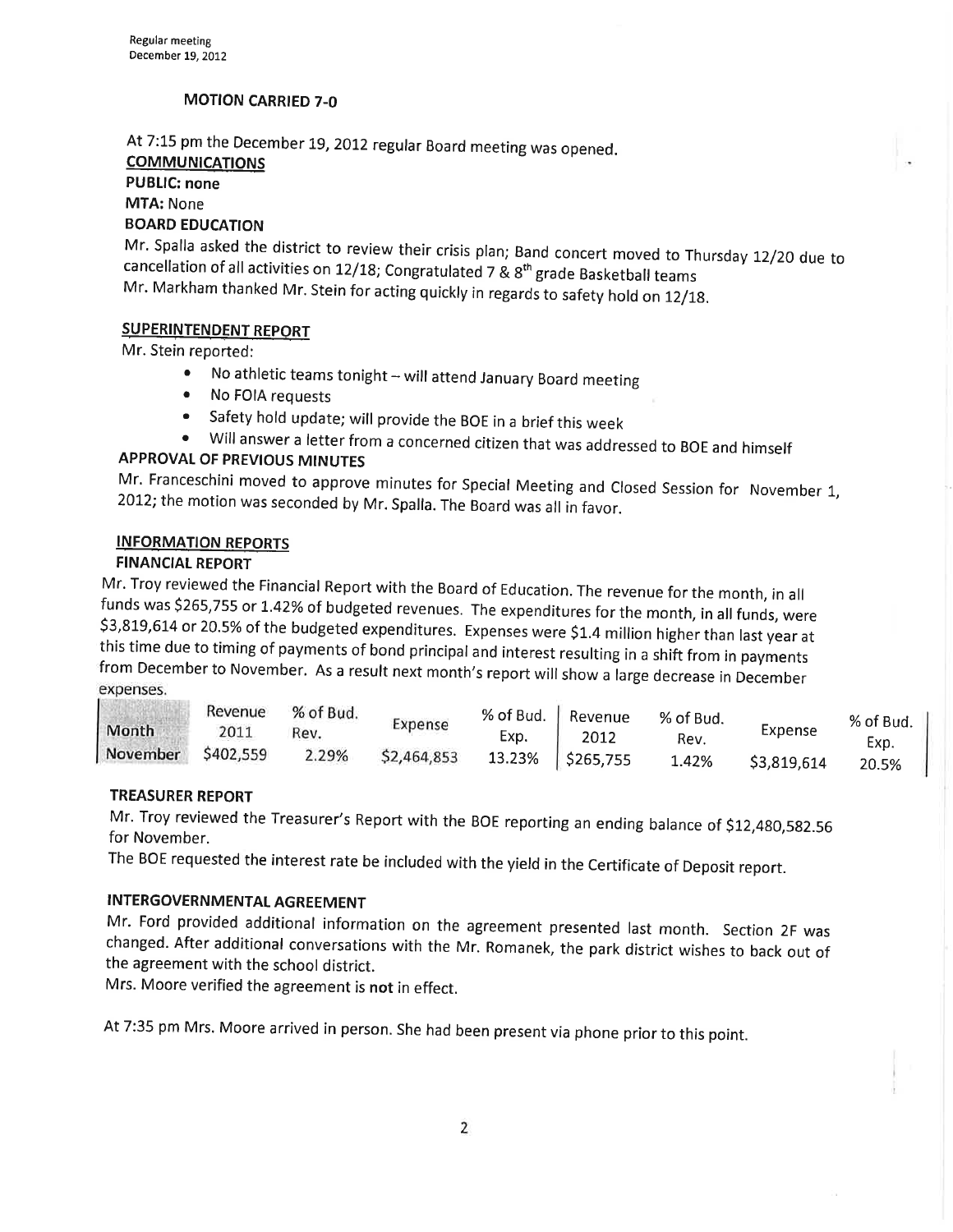#### **FEES**

Mr. Troy presented to the BOE the list of all the current fees FY2012-2013 of the district. He asked the Board for direction on fees; district is beginning the pre-registration process with information going home to parents in February. Fees need to be finalized.

Mr. Ford asked to Mr. Troy for in depth analysis of transportation and the fees after the first of the year. Other questions were: what did registration fees include; what fees relate to what budget codes; also all incidental fees are to be included in the activity fee total.

Mrs. Moore suggested the community survey that was sent in December be resent; the feedback is crucial for the District.

#### WORKMENS' COMPENSATION RENEWAL

Mr. Troy updated the BOE on the renewal of the workmen's compensation contract (IDRF) which was 4% less due to a decreased in claims made by the district. In 2013-14 the district will bid out for this service.

#### JOINT CONFERENCE REPORT

Mr. Franceschini reported to the BOE:

- ¡ Attended the mandated Board Governance workshop and OMA
- Attended a workshop on IPads; implemented at CSD #6-how it was done on a budget; grants
- . Enjoyed the conference- very informative

#### DISPOSAL OF EQUIPMENT

Mr. Troy presented to BOE of list of outdated overhead projectors and old air compressor. May donate or conduct a lottery for projectors.

#### TECHNOLOGY UPDATE

Mr. Hasting presented to the BOE:

- . Any new internet service has to be planned for during the e-Rate filing period (usually (December-March) for the next school year in order to get discounts/funds. Any company can submit a bid during the e-rate bidding period once the district files for new service requests.
- Internet is a necessity; ATT provides current connectivity to ICN and also the VPN that allows MES and MJH to communicate with each other
- **•** Unifi Wireless Ubiquiti Networks A bridge solution to allow the district to get wireless in the classroom at a very low cost. Proper network design and planning is still needed for the district in the long term. Would open up technology possibilities for classroom immediately Unifi AP - \$199 for 3 pack /approximately \$66 per AP - entire district (\$7,000-\$9,000); Software based wireless controller; will pilot in 3 classrooms, one in each building; if successful will gradually roll out into other rooms based on configuration options and capacity restraints.
- Technology survey has been sent out to district employees; will assemble results and prioritize needs and wants based on survey results.

Mr. Markham thanked Mr. Hastings for his detailed report.

#### cLosED sEsstoN

At 8:35 pm Mr. Franceschini moved to adjourn to December 19 Regular Meeting to go Closed Session for purposes of personnel; Pursuant of 5 ILSC 120/2 c (1) to return. The motion was seconded by Mr. Spalla. The Board adjourned for Closed Session by unanimous vote.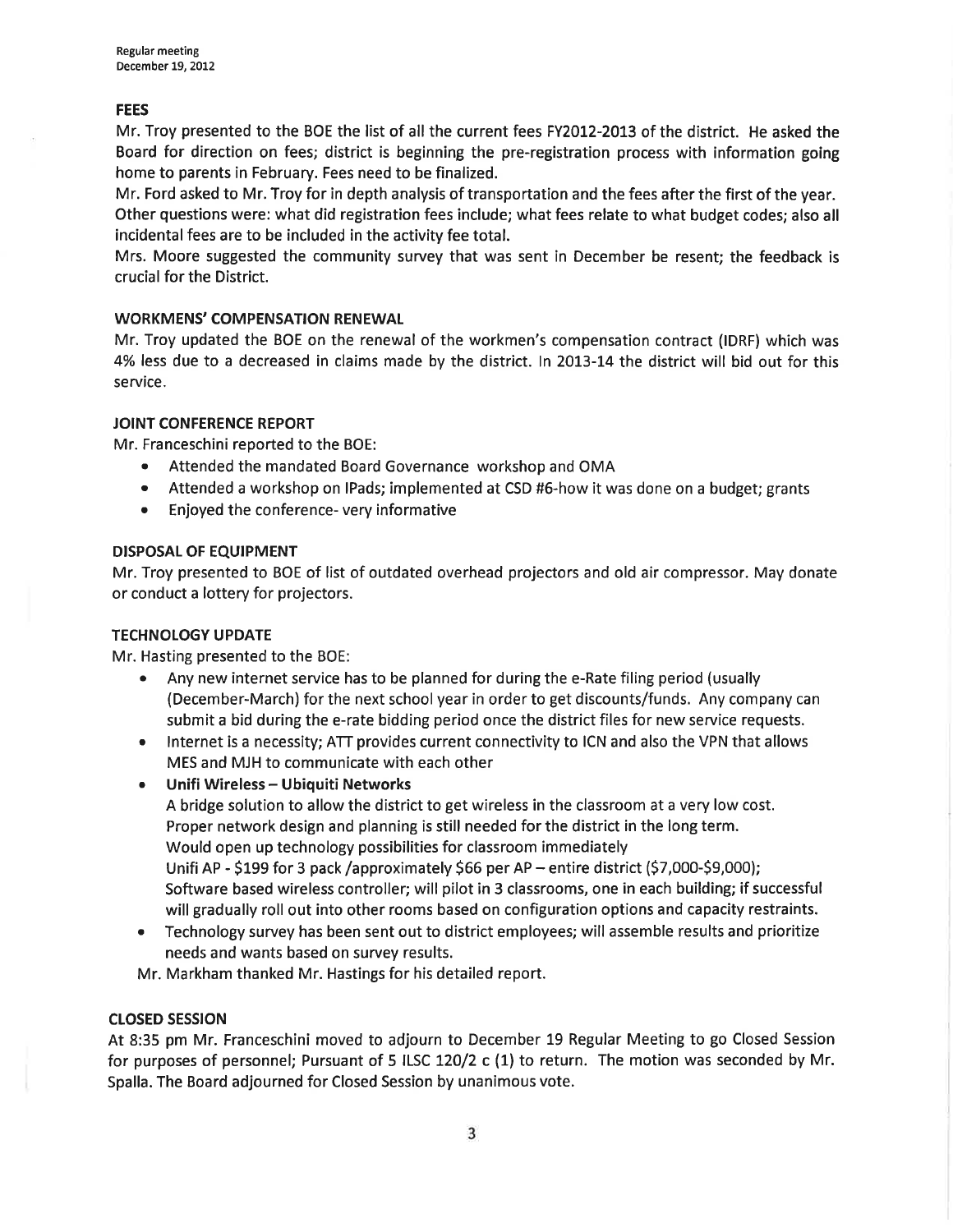At 8:55 pm the December L9,2OI2 regular Board meeting returned to Open Session.

#### ACTION REPORTS

#### THIRD PARTY SEARCH FIRM

#### Recommended motion:

Mr. Markham moved to request bid proposals from executive search firms for the superintendent position. The request for bid will be posted on the District website and local newspaper on December 21, 2012 with a bid return date of December 31, 2012. The bid opening will take place on December 31st in the district office at 1:30 pm. The motion was seconded by Mr. Regan.

On Roll Call

Ayes: Mr. Ford, Mr. Franceschini, Mr. Markham, Mrs. Moore, Mr. Regan, Mr. Spalla, Mr. Peters<br>Nays: None **Marking Abstain: None** Abstain: None MOTION CARRIED 7-O

#### DISTRICT BILLS

#### Recommended Motion:

Mrs. Moore reviewed District bills this month. Mrs. Moore moved to approve the bills as presented. The motion was seconded by Mr. Spalla.

On Roll Call

Ayes: Mr. Ford, Mr. Franceschini, Mr. Markham, Mrs. Moore, Mr. Peters, Mr. Regan, Mr. Spalla Nays: None **Abstain:** None

### MOTION CARRIED 7.0

When Mrs. Moore reviewed the legal bills notice there was no reference of letterhead being used by <sup>a</sup> member of the School Board.

#### BOARD DATE CHANGE

#### Recommended Motion:

Mr. Spalla moved to cancel the January 2, 2013 Board meeting and add a Special meeting for January 3, 2013 at 7 pm and add Special meeting for January 12,2013 at 7:00 am. The motion was seconded by Mr. Ford. The Board was all in favor.

#### CIPA COMPLIANCE

#### Recommend Motion:

Mr. Spalla moved to approve Mokena School District's CIPA compliance documentation as presented. The motion was seconded by Mrs. Moore. The Board was all in favor.

#### ILLINOIS LIQUID ASSET FUND RESOLUTION

#### Recommend Motion:

Mr. Spalla moved that the Board of Education adopt the resolution to participate in the Liquid Asset Fund as presented. The motion was seconded by Mrs. Moore.

**On Roll Call** 

Ayes: Mr. Ford, Mr. Franceschini, Mr. Markham, Mrs. Moore, Mr. Peters, Mr. Regan, Mr. Spalla Nays: None **Abstain:** None MOTION CARRIED 7-O

ADOPTION OF CERTIFICATE OF 2012 TAX LEVY Recommend Motion: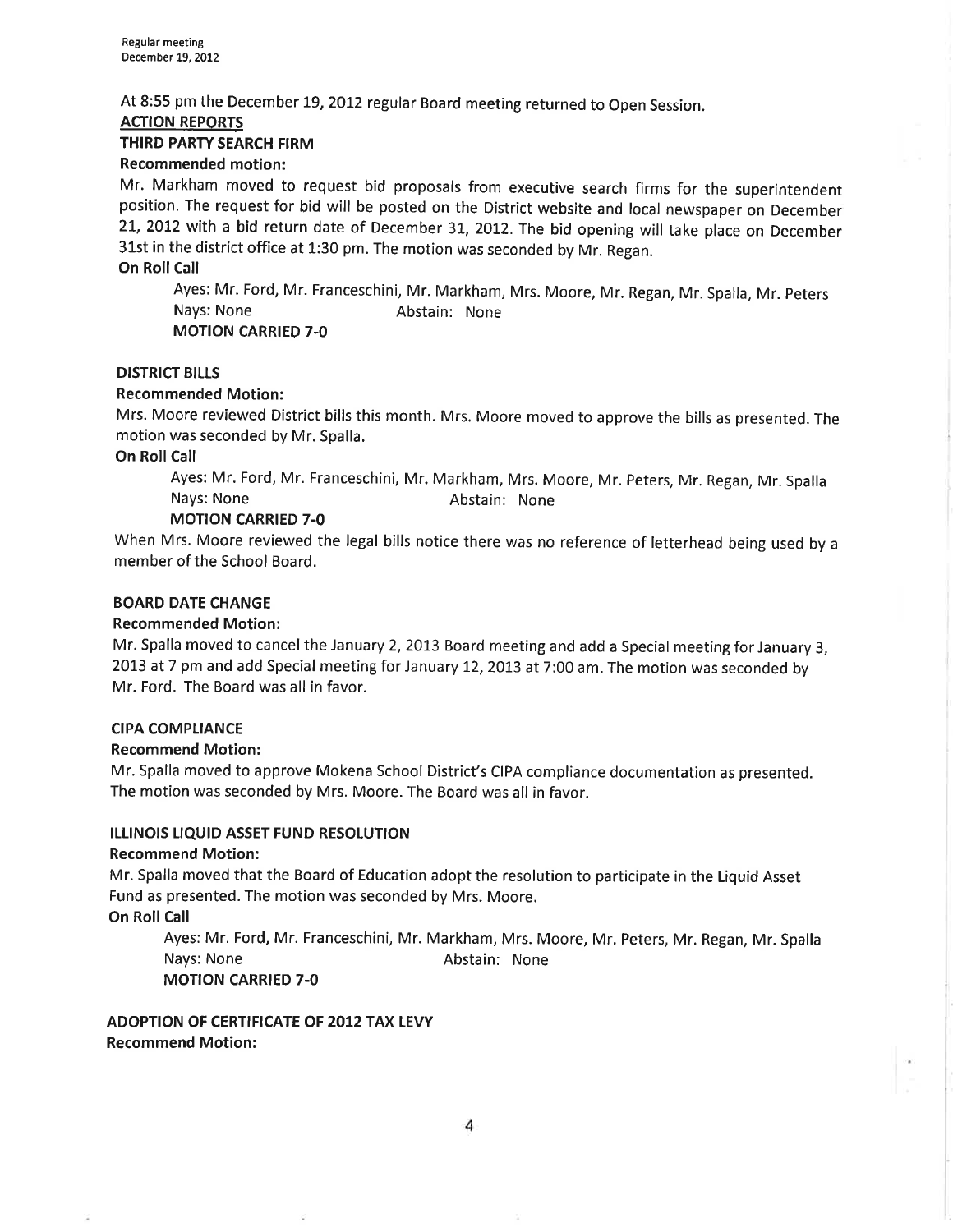The District is in compliance with the Truth ln Taxation Act, Mrs. Moore moved that this Board of Education authorize the President to sign the Certification of Compliance with the Truth ln Taxation Act for the 2012 Levy. The motion was seconded by Mr. Peters.

On Roll Call

Ayes: Mr. Ford, Mr. Franceschini, Mr. Markham, Mrs. Moore, Mr. Peters, Mr. Regan, Mr. Spalla Nays: None **Abstain:** None

MOTION CARRIED 7-O

#### Recommend Motion:

Mr. Franceschini moved that the Board adopts a certificate of tax levy resolution for the 2012 Levy in the amounts of: Education Fund, \$ 10,480,000; Building Operations & Maintenance Fund, \$ 1,200,000 Transportation Fund, \$415,000; Working Cash Fund, \$61,000; Municipal Retirement Fund, \$215,000; Social Security Fund, 5215,000; Tort lmmunity Fund SS1,OOO; Special Education Fund, 5415,000; for <sup>a</sup> total operating levy in the amount of S13,052,000. The motion was seconded by Mr. Regan. **On Roll Call** 

Ayes: Mr. Ford, Mr. Franceschini, Mr. Markham, Mrs. Moore, Mr. Peters, Mr. Regan, Mr. Spalla Nays: None **Abstain: None** Abstain: None

#### MOTION CARRIED 7.0

Mr. Markham added a comment to his levy vote which is attached.

#### **POLICIES**

#### Recommend Motion:

Mrs. Moore move to approve the following policies as presented: 2:200, 2:200-AP and 2:50 E-2. Mr. Spalla seconded the motion. The Board was all in favor.

#### PERSONNEL

#### Recommended Motion:

Mr. Rolinitis presented this report. Mr. Regan moved to approve personnel recommendation 1 as presented. The motion was seconded by Mrs. Moore.

#### On Roll Call

Ayes: Mr. Ford, Mr. Franceschini, Mr. Markham, Mrs. Moore, Mr. Peters, Mr. Regan, Mr. Spalla Nays: None Abstain: None

#### MOTION CARRIED 7.0

1. Certified- New Hire

Michael Manns

# Athletic Director MJH

| 12/10/2012-remainder | Prorated as per |
|----------------------|-----------------|
| of 2012-2013         | Schedule B      |

#### crosED sEsstoN

At 9:20 pm Mr. Spalla moved to adjourn to December 19 Regular Meeting to go Closed Session for purposes of personnel and leasing; Pursuant of 5 ILSC 120/2 c  $(1/6)$ . The motion was seconded by Mr. Franceschini. The Board adjourned for Closed Session by unanimous yote.

President

**Secretary**